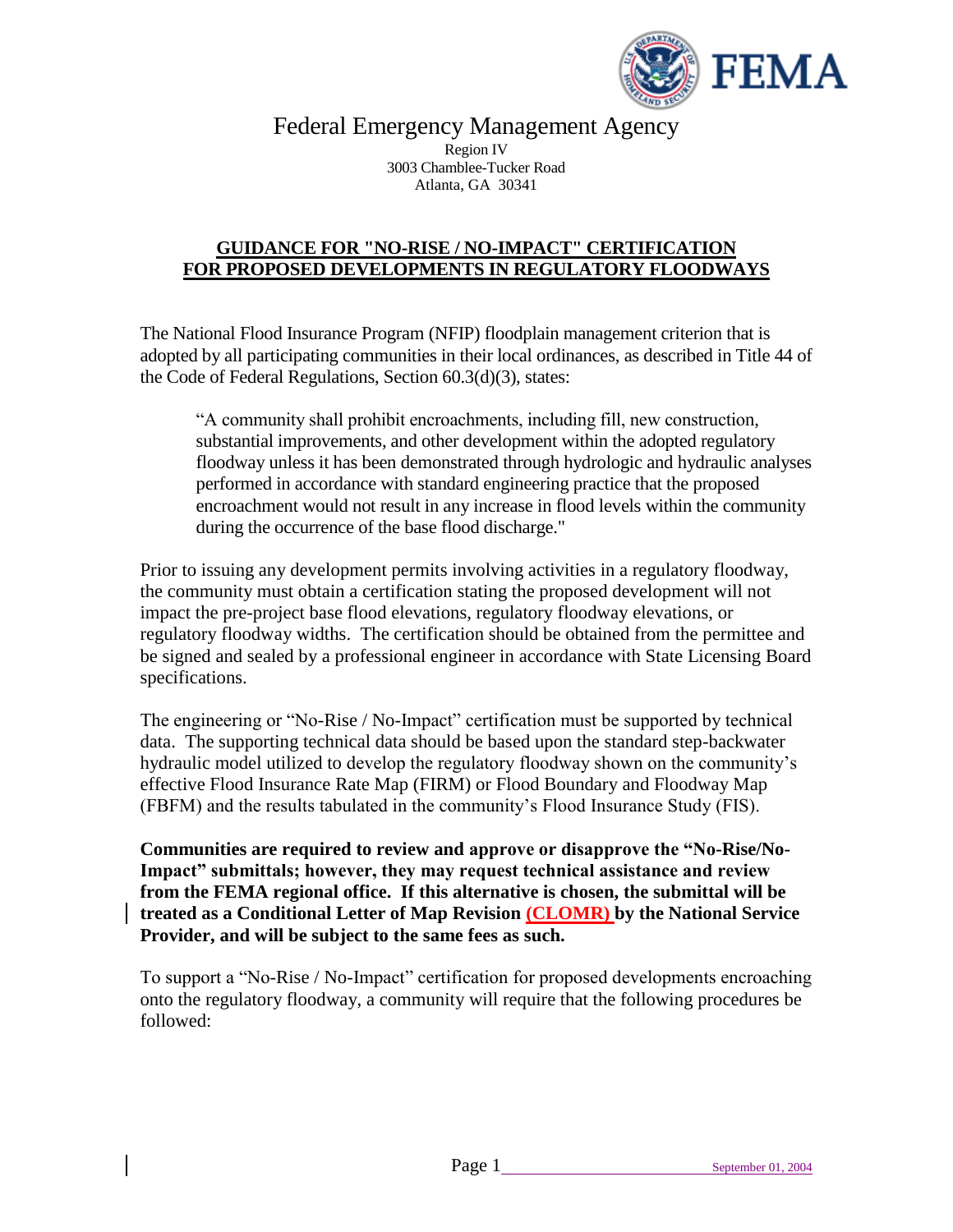# 1. Currently Effective Model

Furnish a written request for the step-backwater hydraulic model for the specified stream and community, identifying the limits of the requested data. A fee will be assessed for providing the data. Send data requests to:

> Federal Emergency Management Agency http://www.fema.gov.fhm/st\_order.shtm

> > or to:

MOD RMC Region 4 Faxed to (678) 459-1030 to the attention of: "Back-up Technical Data Request"

#### 2. Duplicate Effective Model

Upon receipt of the step-backwater hydraulic model, the engineer should run the effective hydraulic model to duplicate the data in the effective FIS.

#### 3. Existing Conditions Model

Revise the duplicate effective model to reflect site-specific existing conditions by adding new cross-sections (two or more) in the area of the proposed development, without the proposed development in place. Regulatory floodway limits should be manually set at the new cross-section locations by measuring from the effective FIRM or FBFM. The cumulative reach lengths of the waterway should remain unchanged. The results of these analyses will indicate the base flood elevations and the regulatory floodway elevations for the effective hydraulic model revised to incorporate existing conditions at the proposed project site.

## 4. Proposed Conditions Model

Modify the existing conditions models to reflect the proposed development using the new cross-sections, while retaining the currently adopted regulatory floodway widths. The overbank roughness parameters should remain the same unless a valid explanation of how the proposed development will impact the roughness parameters is included with the supporting data. The results of this floodway hydraulic model will indicate the regulatory floodway elevations for proposed conditions at the project site. These results must indicate NO impact on the base flood elevations, regulatory floodway elevations, or regulatory floodway widths shown in the duplicate Effective Model or in the Existing Conditions Model (items 2 and 3 above, respectively).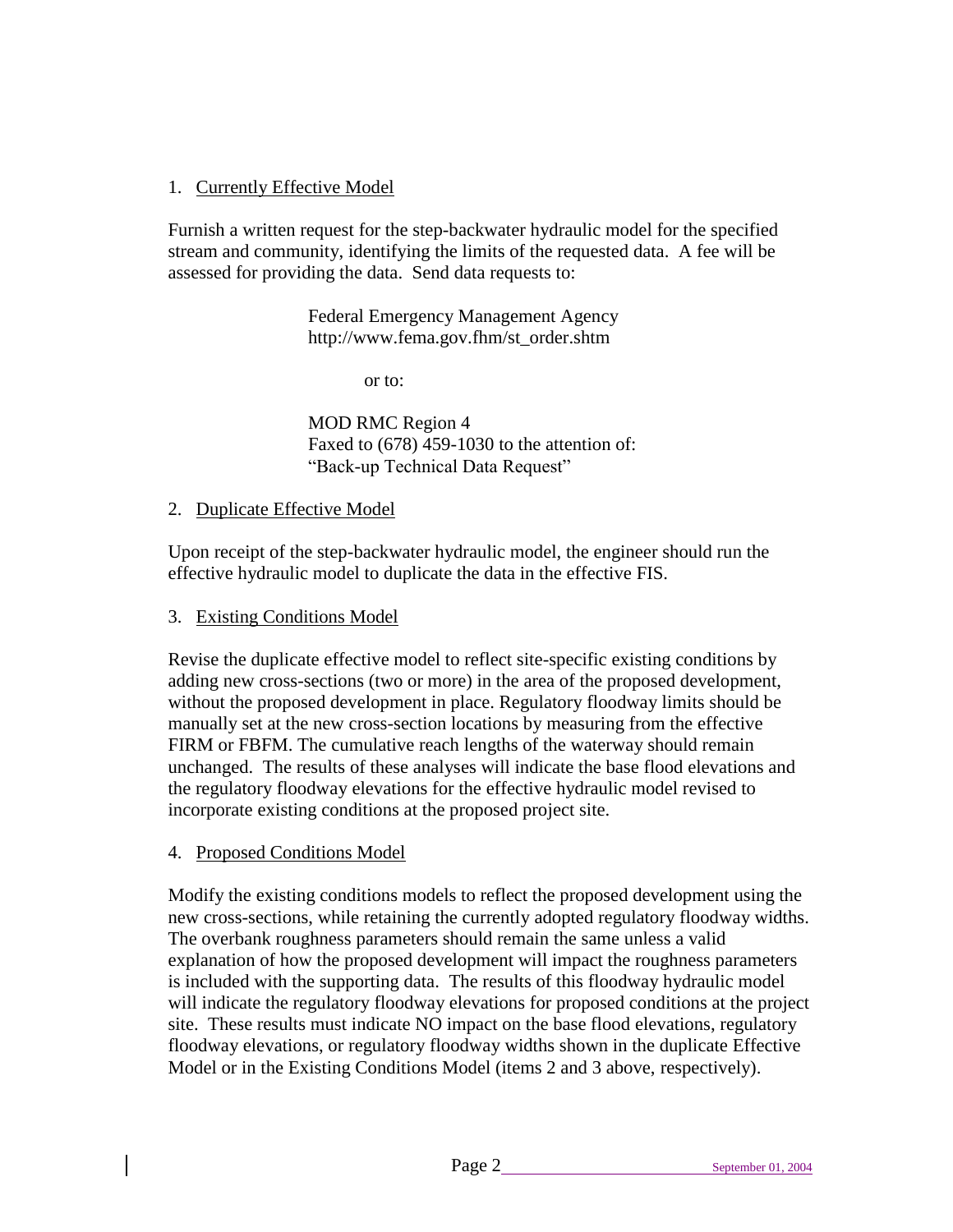The "no-impact" analysis along with supporting data and the original engineering certification must be reviewed by the appropriate community official prior to issuing a development permit. The original effective FIS model, the duplicate effective FIS model, the Existing Conditions Model, and the Proposed Conditions Model should be reviewed for any changes in the base flood elevations, regulatory floodway elevations and floodway widths.

The "No-Rise / No-Impact" supporting data should include, but may not be limited to:

- (1) Copy of the currently effective FIS hydraulic models (legible hard copy and a disc (if available))
- (2) Duplicate effective FIS hydraulic models (hard copy and a disc).
- (3) Existing conditions hydraulic models (hard copy and a disc).
- (4) Proposed conditions hydraulics models (hard copy and a disc)
- (5) Annotated effective FIRM or FBFM and topographic map, showing regulatory floodplain and floodway boundaries, the additional cross-sections, and the site location along with the proposed topographic modifications.
- (6) Documentation clearly stating analysis procedures. All modifications made to the duplicate effective hydraulic models to correctly represent existing conditions, as well as those made to the existing conditions models to represent proposed conditions should be well documented and submitted with all supporting data.
- (7) Annotated effective Floodway Data Table (from the FIS report).
- (8) Statement defining source of additional cross-sections, topographic data, and other supporting information.
- (9) Cross-section plots of the additional cross sections for existing and proposed conditions hydraulic models.
- (10) Certified planimetric (boundary survey) information indicating the location of structures on the property.
- (11) Hard copy of all output files.
- (12) Clear explanation of how roughness parameters were obtained (if different from those used in the effective hydraulic models).
- (13) Engineering certification (sample attached).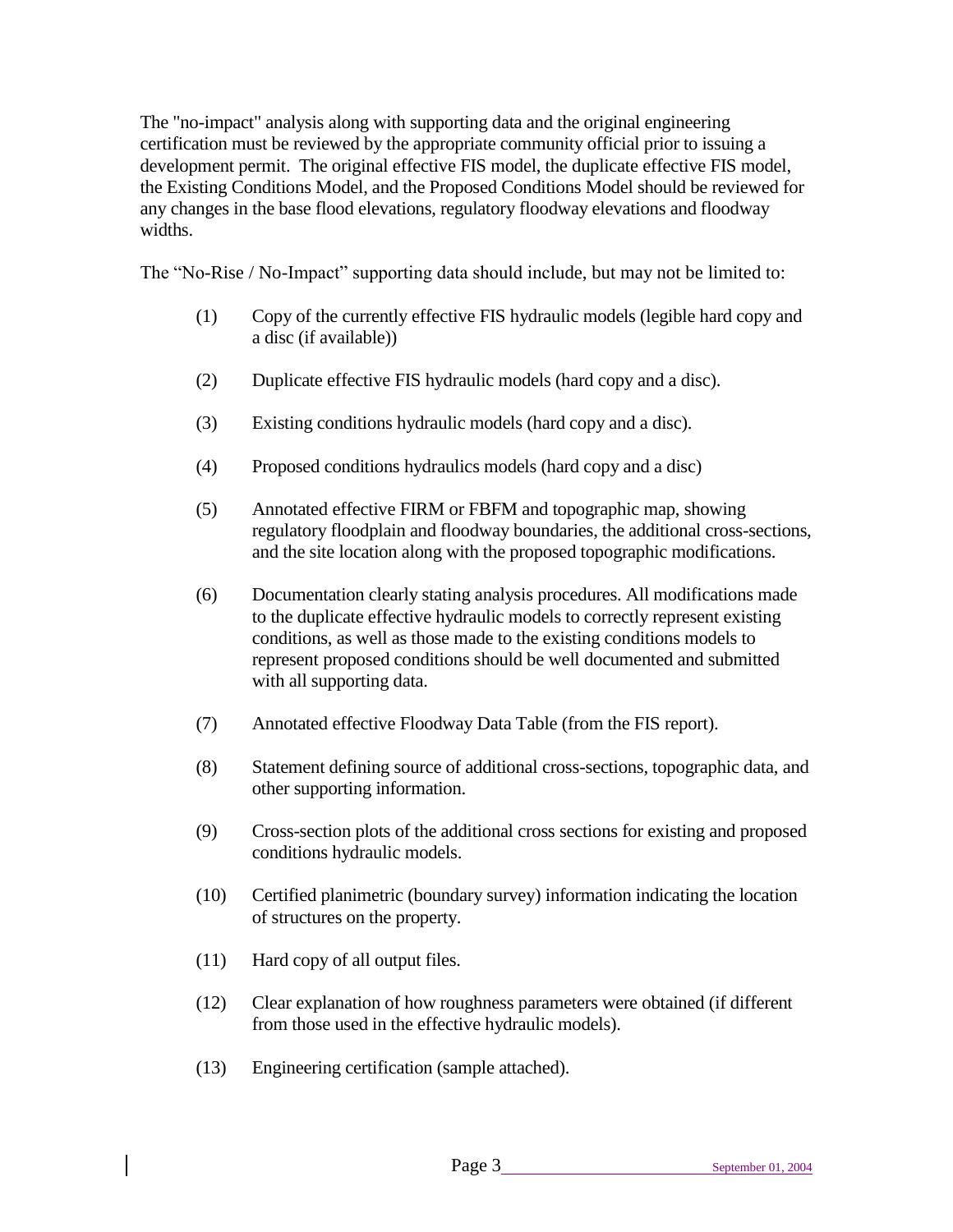The engineering "No-Rise / No-Impact" certification and supporting technical data must stipulate NO impact or NO changes to the base flood elevations, regulatory floodway elevations, or regulatory floodway widths at the new cross-sections and at all existing cross-sections anywhere in the model. Therefore, the revised computer model should be run for a sufficient distance upstream and downstream of the development site to insure proper "No-Rise / No-Impact" certifications.

Attached is a SAMPLE "No-Rise / No-Impact" certification form that can be completed by a registered professional engineer and supplied to the community along with the supporting technical data when applying for a development permit. This form does not have to be utilized to submit for a "No-Rise / No-Impact" certification. It is provided as a guide, if needed.

*Note*: Definitions of terms base flood, development, and regulatory floodway are same as those included in Title 44 of the Code of Federal Regulations, Section 59.1. Additional regulations pertaining to this certification are described in Title 44 of the Code of Federal Regulations, Section 65.3.